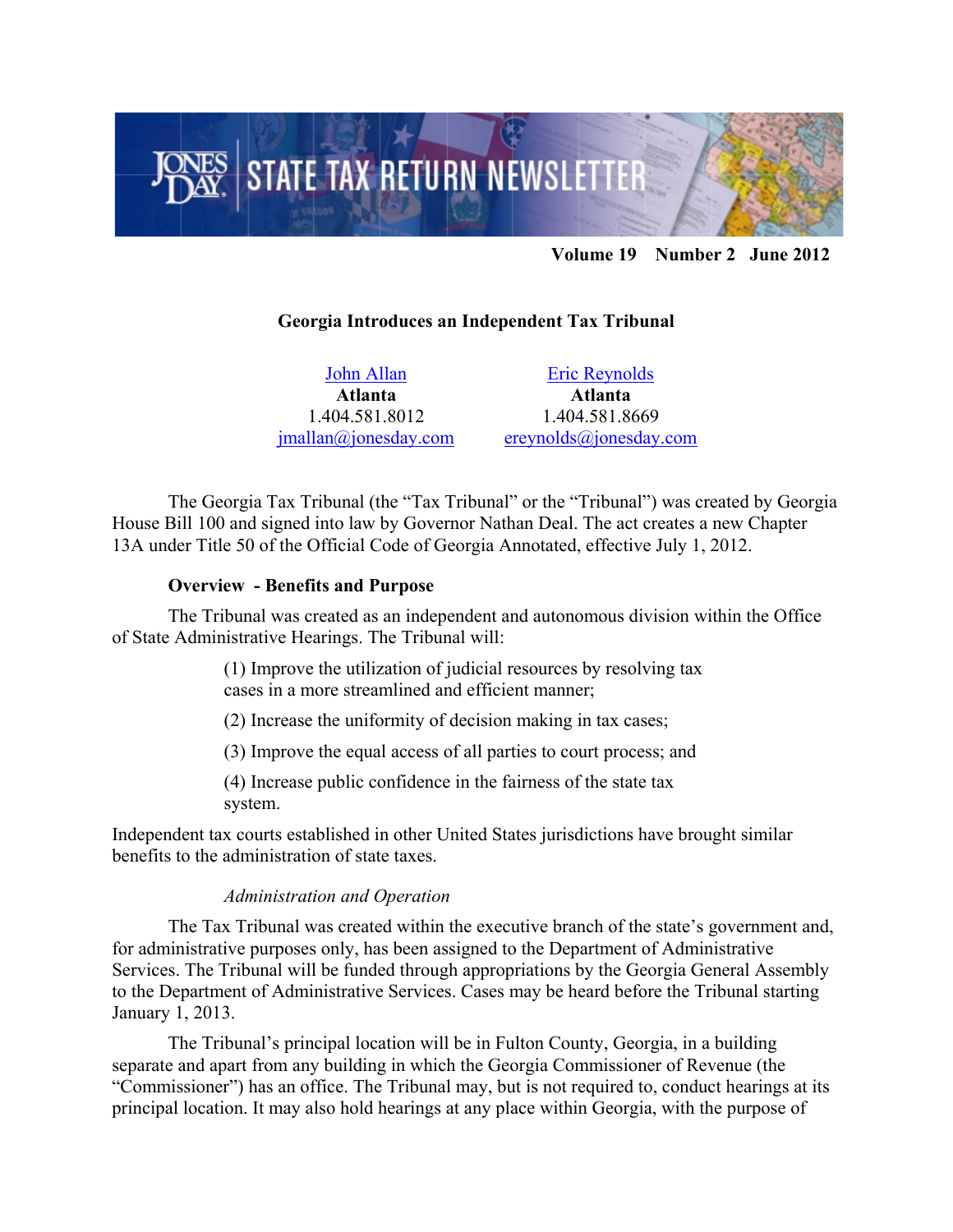offering taxpayers a reasonable opportunity to appear before the Tribunal with as little inconvenience and expense as possible. When it holds hearings outside its principal Fulton County location, the Tribunal will do so in a place that is physically separate from any building regularly occupied by the Commissioner.

On and after January 1, 2013, the Tax Tribunal will have concurrent jurisdiction over tax matters with the superior courts. The purpose of providing concurrent jurisdiction with the superior courts is to ensure that taxpayers have access to the judicial court system while having the additional option of pursuing tax claims with a specialty court. The Tribunal will not have jurisdiction over matters arising under Title 3 (Alcoholic Beverages) or Title 40 (Motor Vehicles & Traffic) of the Georgia Code.

# *No Pay-to-Play Requirement*

Taxpayers may bring claims before the Tribunal without being required to pay any assessed taxes as a prerequisite. A taxpayer will not be required to provide a surety bond or other security for any amounts that may be in dispute before the Tribunal.

The types of taxes that may be appealed to the Tax Tribunal include the following:

- Centrally assessed real property taxes
- Sales and use taxes
- Corporate income taxes
- Personal income taxes
- Real estate transfer taxes
- Intangible recording taxes

In addition to the regular division, the Tax Tribunal will have a small claims division. A taxpayer may, within 90 days of filing a petition for relief with the Tribunal, elect to have the small claims division have jurisdiction over its case if the amount of tax and penalties at issue, exclusive of interest, is less than a threshold amount that will be determined by the Tribunal's rules.

A taxpayer may designate accountants and other tax return preparers to accompany and appear with the taxpayer before the small claims division to provide factual information regarding positions taken on tax returns. Such accountants and other tax return preparers will not be deemed to be acting as advocates of the taxpayer.

# **Judges**

# *Appointment and Tenure*

The Tribunal will have at least one full-time administrative law judge. The initial Tribunal judges will be appointed by the Governor, and if there is initially only one judge, that individual will be appointed for a four-year term and will be the chief Tribunal judge. If, however, there is initially more than one judge, the chief Tribunal judge will be appointed for a six-year term and the other judges for a four-year term. Initial Tribunal judges may be reappointed for successive terms, each of which will be four years. After the initial appointments are made, future appointments will be made by the Governor with the consent of the Senate.